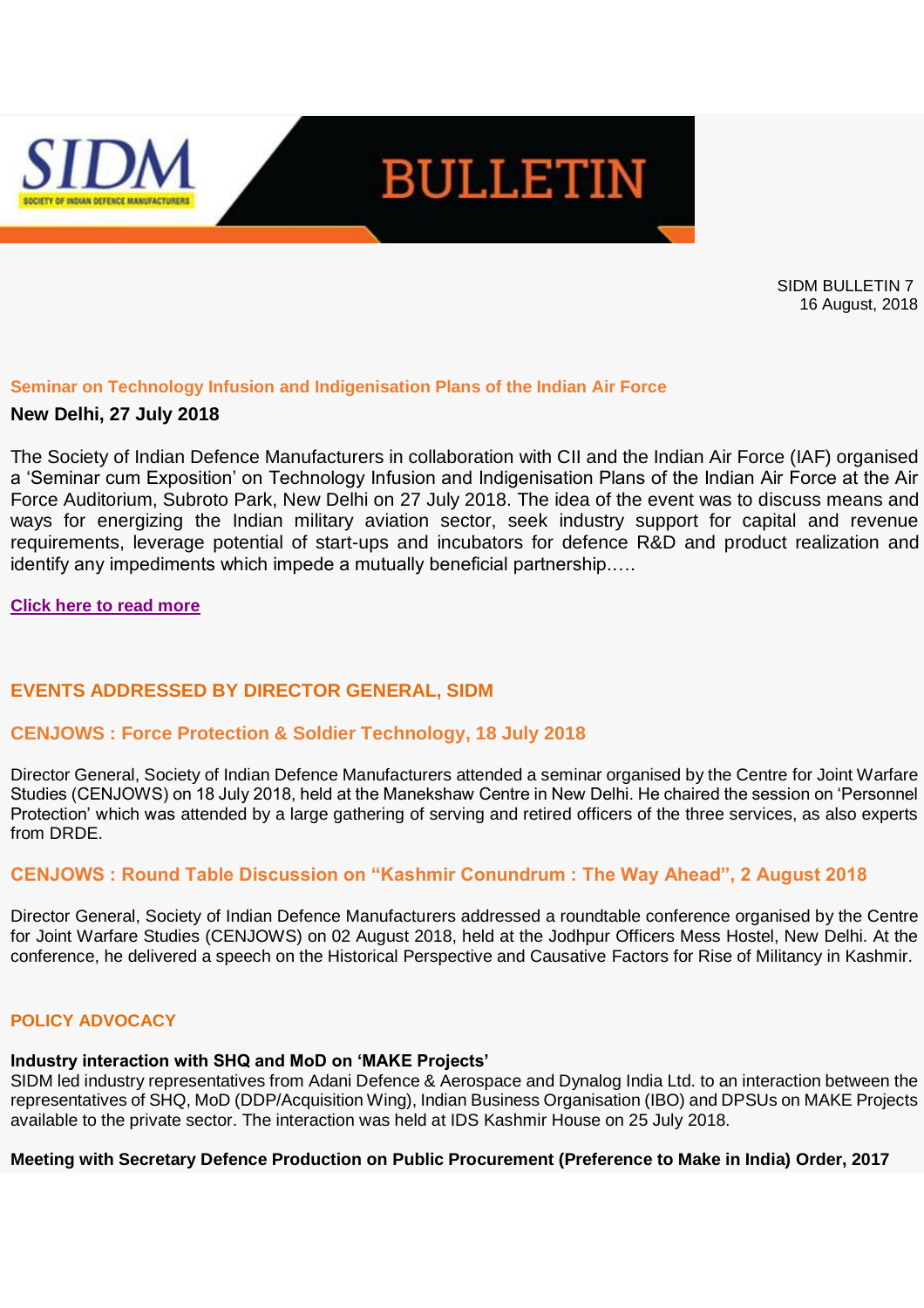At the behest of the Ministry of Defence, SIDM collated industry response on the proposed local content percentage for selected defence related items for BEML and Shipyards. As a follow-up to that submission, a meeting with Secretary Defence Production was held on 7 August 2018 to discuss the Public Procurement (Preference to Make in India) Order, 2017.

#### **Meeting with Secretary MSME to discuss Public Procurement Policy for Defence Supply**

SIDM represented Industry views on the provisions for MSMEs in the Defence Procurement Policy (DPP) 2016 and Defence Procurement Manual (DPM). The meeting, held on 8 August 2018, was chaired by Secretary MSME. SIDM submitted suggestions and recommendations to encourage participation from MSMEs.

#### **Submission of recommendation on GST related issues to MoD**

The GST Facilitation Cell at the Ministry of Defence requested for bringing forward issues faced by the Indian industry with regard to GST. SIDM collated responses from the industry and submitted a consolidated note on GST related issues being faced by the Indian defence Industry on 10 August 2018.

## **E- VALUE ADDED SERVICES**

Among other services, SIDM curates opportunities in defence manufacturing from India and around the world. Global tenders, government RFPs/RFIs, other business alerts and a product/service directory are available exclusively to SIDM Members and the subscribers of SIDM 'E-Value Added Service (E-VAS).' E-VAS is an integrated platform and directory of all defence manufacturing opportunities, which allows members to keep abreast with business opportunities from the global defence industry. Subscribers will receive daily email alerts, along with a monthly bulletin highlighting SIDM activities, proceedings of various events, important developments in the sector. In addition, subscribers would also receive leads and alerts about consulting and other services offered by SIDM.

Annual fee for the E-VAS is Rs. 10,000/-

For subscribing to SIDM's E-VAS service, or to seek more information, please write t[oyashvardhan.verma@cii.in](mailto:yashvardhan.verma@cii.in)

## **UPCOMING EVENTS**

# **13th International Conference on Energising Indian Aerospace Industry, 05-06 September 2018**

The Society of Indian Defence Manufacturers (SIDM) along with the Centre for Air Power Studies (CAPS), Confederation of Indian Industry and the Indian Air Force (IAF) is organizing the '13thInternational Conference on Energising Indian Aerospace Industry: Mapping the Change', on 05-06 September 2018. The conference will bring together government officials, serving armed forces officers, captains of industry (both Indian and foreign), MSMEs, academia and the users to discuss action points that could assist policymakers and stakeholders including the Prime Minister's Office, Ministry of Defence, National Security Council, Dept of MSMEs, in driving India towards self-reliance in defence and subsequently become a global export market.

The themes of various sessions of the Conference will be as under:-

(a) Session I: Capital Procurements (with a special session with the Deputy Chief of Air Staff who looks after IAF's capital acquisitions)

(b) Session II: Make in India Initiative: Where do we stand?

(c) Session III: Make in India: Opportunities in Repair & Overhaul (with a special session with the Air Officer-in-charge Maintenance who looks after IAF's maintenance and revenue budget).

(d) Session IV: Defence Industrial Corridors (outreach by State Governments who have set up these special zones)